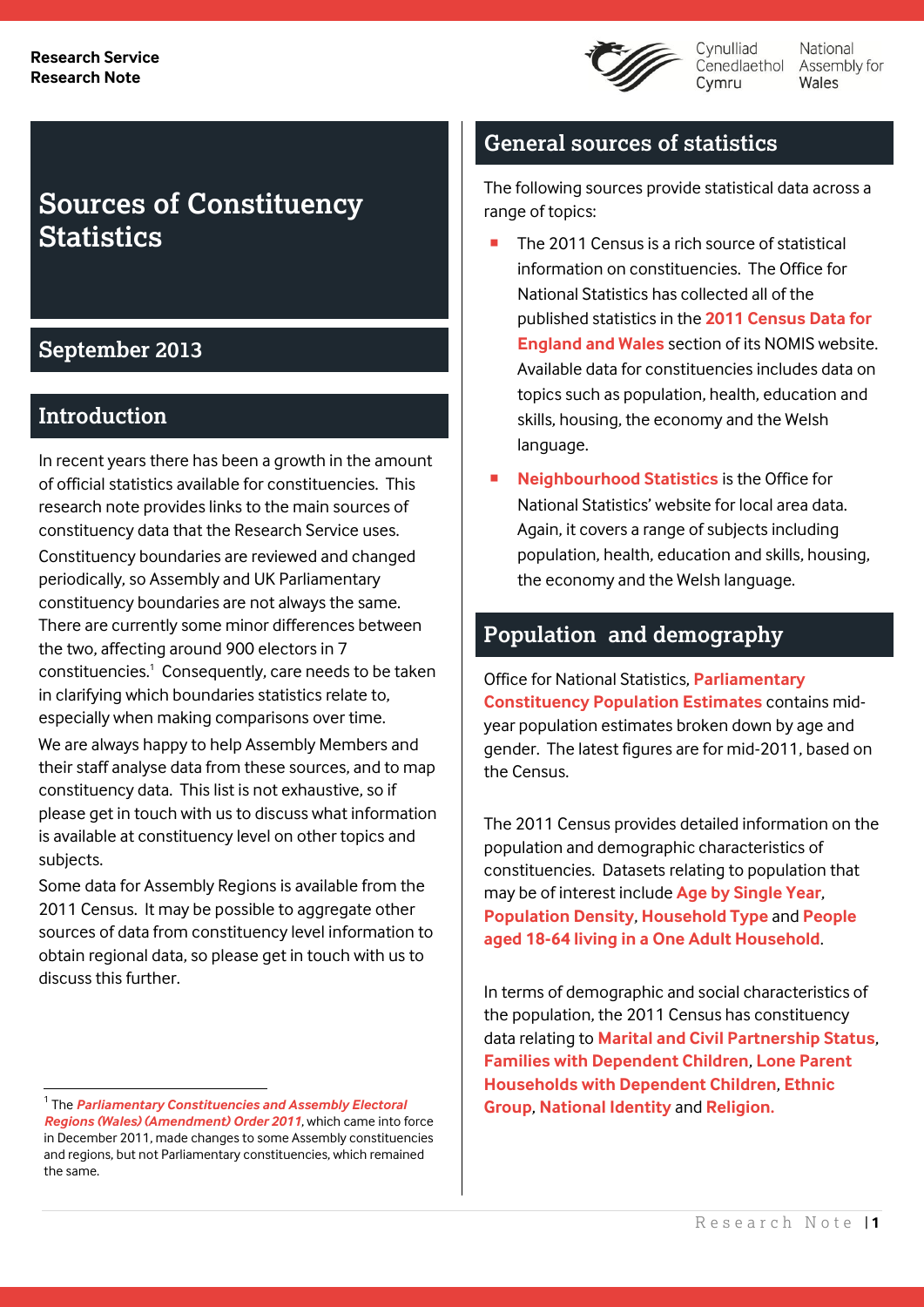

Cynulliad National Cenedlaethol Assembly for Cvmru Wales

#### **Business, economy and the labour market**

Research Service, **[Unemployment Briefings](http://www.assemblywales.org/bus-home/research/bus-assembly-research-publications/economy-transport/economy-transport-research-papers.htm)** provide the latest statistics for ILO unemployment and the claimant count by constituency. From September 2013 they also provide the latest ILO unemployment figures for 16-24 year olds by constituency (youth unemployment).

NOMIS – Official Labour Market Statistics, **[Constituency Labour Market Profiles](http://www.nomisweb.co.uk/reports/lmp/wpca/contents.aspx)** summarise data on employment, unemployment, economic inactivity, earnings and occupation for each constituency. It's also possible to compare data for different constituencies and to look back at data over time.

Office for National Statistics, **[Regional Labour Market](http://www.ons.gov.uk/ons/rel/subnational-labour/regional-labour-market-statistics/index.html)  [Statistics](http://www.ons.gov.uk/ons/rel/subnational-labour/regional-labour-market-statistics/index.html)** is published every month and contains headline figures on the labour market for constituencies.

Office for National Statistics, **[UK Business Activity,](http://www.ons.gov.uk/ons/rel/bus-register/uk-business/index.html)  [Size and Location](http://www.ons.gov.uk/ons/rel/bus-register/uk-business/index.html)** has the latest data on VAT and PAYE registered enterprises broken down by industry, size and turnover for constituencies.

#### **Tax and social security benefits**

HM Revenue and Customs publishes constituency data for taxable income and income tax paid in its annual **[Personal income by tax year](http://www.hmrc.gov.uk/statistics/income-by-year.htm)** release. It also publishes constituency statistics for **[Child Benefit](http://www.hmrc.gov.uk/statistics/child-geog-stats.htm)** and **[Tax Credits](http://www.hmrc.gov.uk/statistics/fin-geog-stats.htm)**.

The Department for Work and Pensions' **[Tabulation](http://tabulation-tool.dwp.gov.uk/100pc/tabtool.html)  [Tool](http://tabulation-tool.dwp.gov.uk/100pc/tabtool.html)** provides statistics on a range of social security benefits at constituency level. These include Attendance Allowance, Bereavement Benefits, Carer's Allowance, Disability Living Allowance, Employment and Support Allowance, Incapacity Benefit, Income Support, Jobseeker's Allowance, Pension Credit, the State Pension and Widows Allowance.

The majority of these statistics can also be accessed via the **[Advanced Query](http://www.nomisweb.co.uk/query/advanced.aspx)** function on NOMIS.

The Department for Work and Pensions also publishes data on Housing Benefit on its **[Stat-Xplore](https://sw.stat-xplore.dwp.gov.uk/webapi/jsf/dataCatalogueExplorer.xhtml)** tool, and provides details of **[Benefit Expenditure by](https://www.gov.uk/government/publications/benefit-expenditure-by-parliamentary-constituency)  [Parliamentary Constituency](https://www.gov.uk/government/publications/benefit-expenditure-by-parliamentary-constituency)** twice a year to coincide with the UK Budget and Autumn Statement. Data is also available on the number of people and households receiving **[Winter Fuel Payment](https://www.gov.uk/government/organisations/department-for-work-pensions/series/winter-fuel-payments-caseload-and-household-figures)**.

#### **Health and Social Services**

While most health and social services statistics in Wales are published by local health board or local authority rather than constituency, the following statistics are available:

 The 2011 Census provides data on **[Health and](http://www.nomisweb.co.uk/census/2011/ks301ew)  [Provision of Unpaid Care](http://www.nomisweb.co.uk/census/2011/ks301ew)**, which considers whether people report having a disability or longterm limiting illness, how good they assess their health to be, and whether they provide unpaid care.

#### **Education and Skills**

Welsh Government, **[School Statistics by Assembly](http://wales.gov.uk/topics/statistics/headlines/schools2013/school-statistics-assembly-constituency-region-2012/?lang=en)  [Constituency and Region 2012](http://wales.gov.uk/topics/statistics/headlines/schools2013/school-statistics-assembly-constituency-region-2012/?lang=en)** contains a range of data on topics such as pupils; teachers; free school meals; class sizes; levels of educational attainment and absence levels.

Historic schools data is available at constituency level on StatsWales. Datasets available include those on **[teaching staff](https://statswales.wales.gov.uk/Catalogue/Education-and-Skills/Schools-and-Teachers/Schools-Census/Independent-Schools/Teachers/Number-by-AssemblyConstituencyRegion-Gender-Category)**, **[teaching support staff](https://statswales.wales.gov.uk/Catalogue/Education-and-Skills/Schools-and-Teachers/Schools-Census/Independent-Schools/Support-Staff/Number-by-AssemblyConstituencyRegion-Category)**, **[pupils](https://statswales.wales.gov.uk/Catalogue/Education-and-Skills/Schools-and-Teachers/Schools-Census/Pupil-Level-Annual-School-Census/Pupils/Pupils-by-AssemblyConstituency-Sector)**, and **[schools by English and Welsh medium](https://statswales.wales.gov.uk/Catalogue/Education-and-Skills/Schools-and-Teachers/Schools-Census/Pupil-Level-Annual-School-Census/Schools/Schools-by-AssemblyConstituency-WelshMediumType)**.

The 2011 Census contains data on the **[Highest Level](http://www.nomisweb.co.uk/census/2011/qs501ew)  [of Qualification](http://www.nomisweb.co.uk/census/2011/qs501ew)** held by people according to the constituency they reside in, as well as details of all **[Qualifications Gained](http://www.nomisweb.co.uk/census/2011/qs502ew)**.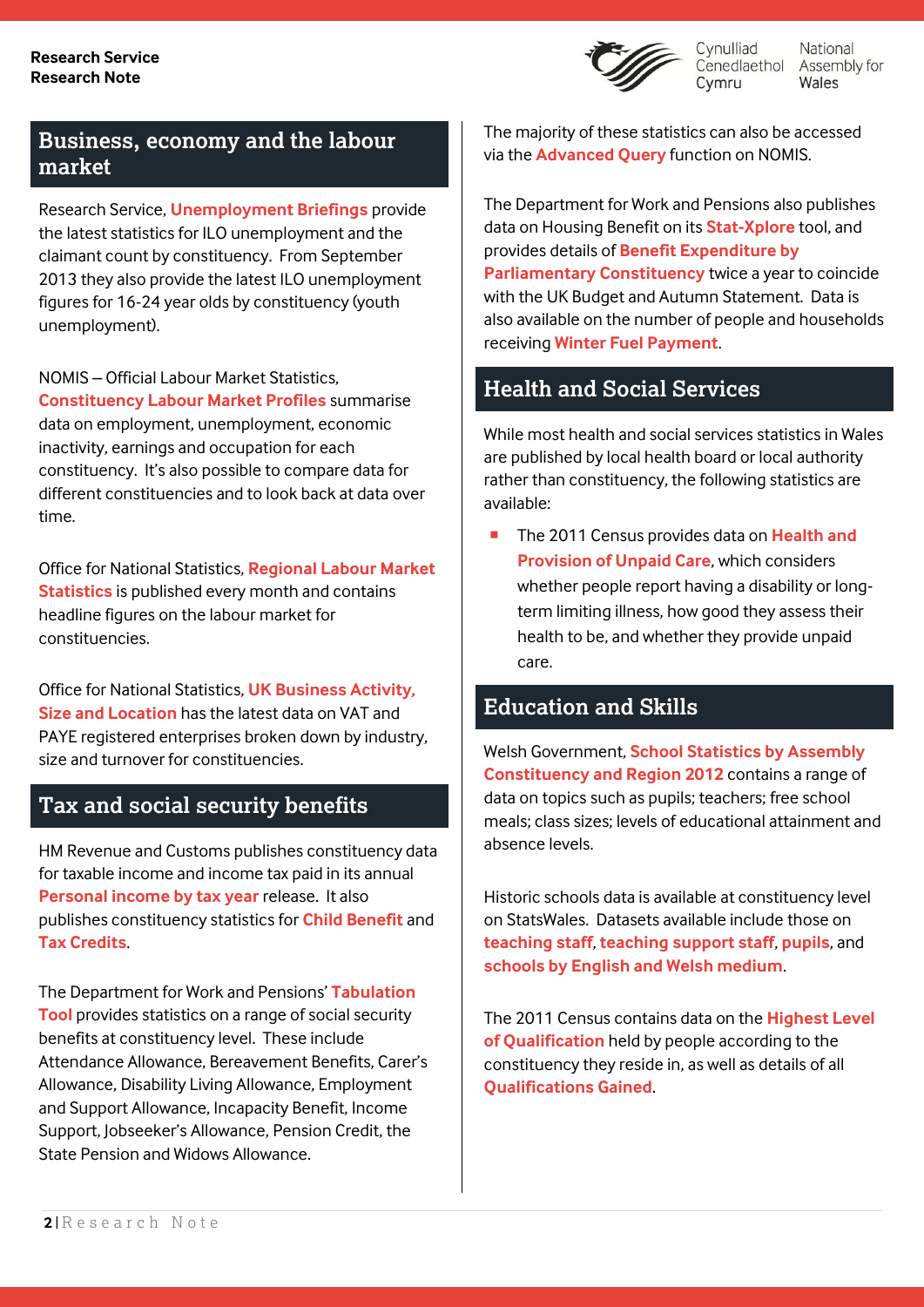#### **Research Service Research Note**



Cynulliad National Cenedlaethol Assembly for Wales Cvmru

The Higher Education Funding Council for England publishes data on the participation of young people in higher education by constituency in its Participation in Local Areas (POLAR) studies. The latest figures available for Welsh constituencies are from the **[POLAR3](http://www.hefce.ac.uk/whatwedo/wp/ourresearch/polar/polar3data/)** project, and cover young people who reached 18 between 2005 and 2009.

# **Housing**

The 2011 Census provides constituency data on housing. A variety of topics are covered, including the **[Number of Dwellings](http://www.nomisweb.co.uk/census/2011/qs418ew)**, **[Tenure of Households](http://www.nomisweb.co.uk/census/2011/qs405ew)**, **[Accommodation Type](http://www.nomisweb.co.uk/census/2011/qs402ew)**, the **[Number of Bedrooms in](http://www.nomisweb.co.uk/census/2011/qs411ew)  [a Household](http://www.nomisweb.co.uk/census/2011/qs411ew)**, and the **[Occupancy Rating for](http://www.nomisweb.co.uk/census/2011/qs412ew)  [Bedrooms](http://www.nomisweb.co.uk/census/2011/qs412ew)** (which looks at how many households in a constituency live in overcrowded dwellings or under occupy dwellings).

# **Welsh Language**

The **[Welsh Language Skills](http://www.nomisweb.co.uk/census/2011/qs206wa)** dataset from the 2011 Census provides headline figures on the number of people within a constituency who can speak, understand, read and write Welsh.

More detailed constituency statistics broken down by age group are also available from the **[Welsh Language](http://www.nomisweb.co.uk/census/2011/ks208wa)  [Profile](http://www.nomisweb.co.uk/census/2011/ks208wa)** 2011 Census dataset.

# **Environment and Transport**

While most environmental and transport data for local areas in Wales is published by local authority, the 2011 Census contains the following information.

- The **[Car or Van Availability](http://www.nomisweb.co.uk/census/2011/qs416ew)** dataset contains information on whether households have access to a car or van, and if so how many they are able to access.
- Data on the usual method of transport used by individuals to get to work is available within the **[Method of Travel to Work](http://www.nomisweb.co.uk/census/2011/qs701ew)** dataset.

### **Crime and Justice**

The majority of local level crime data is published by police force area or at local authority level. A relatively recent source of data is the **[Police.uk](http://www.police.uk/)** website, which provides street-level data on crime and anti-social behaviour since December 2010.

#### **Elections and electorates**

Research Service, **[2011 Assembly Election Results](http://www.assemblywales.org/11-023.pdf)** provides analysis of the 2011 Assembly Election results, and contains information on results, share of the vote, changes in share of the vote, majorities and turnout for all constituencies.

Research Service, **[2010 General Election Results](http://www.assemblywales.org/10-056.pdf)** provides analysis of the 2010 General Election results, and contains information on results, share of the vote, changes in share of the vote, majorities and turnout for all constituencies.

Constituency results for previous elections to the National Assembly for Wales are available on the Assembly website. These are available for the **[1999](http://www.assemblywales.org/abthome/role-of-assembly-how-it-works/abt-assembly-elections-2/abt-nafw-election-results/abt-nafw-election-results-1999.htm)**, **[2003](http://www.assemblywales.org/abthome/role-of-assembly-how-it-works/abt-assembly-elections-2/abt-nafw-election-results/abt-nafw-election-results-2003.htm)** and **[2007](http://www.assemblywales.org/abthome/role-of-assembly-how-it-works/abt-assembly-elections-2/abt-nafw-election-results/abt-nafw-election-results-2007.htm)** elections.

The Welsh Government has published statistics on the number of **[Electors to National Assembly for Wales](https://statswales.wales.gov.uk/Catalogue/Population-and-Migration/Electoral-Register/Electors-by-AssemblyConstituency-and-Year)  [Constituencies](https://statswales.wales.gov.uk/Catalogue/Population-and-Migration/Electoral-Register/Electors-by-AssemblyConstituency-and-Year)**. Due to differences in voter eligibility, there are also separate statistics available for General Elections. These are published by the Office for National Statistics, in **[Electoral Statistics for UK](http://www.ons.gov.uk/ons/rel/pop-estimate/electoral-statistics-for-uk/index.html)** releases.